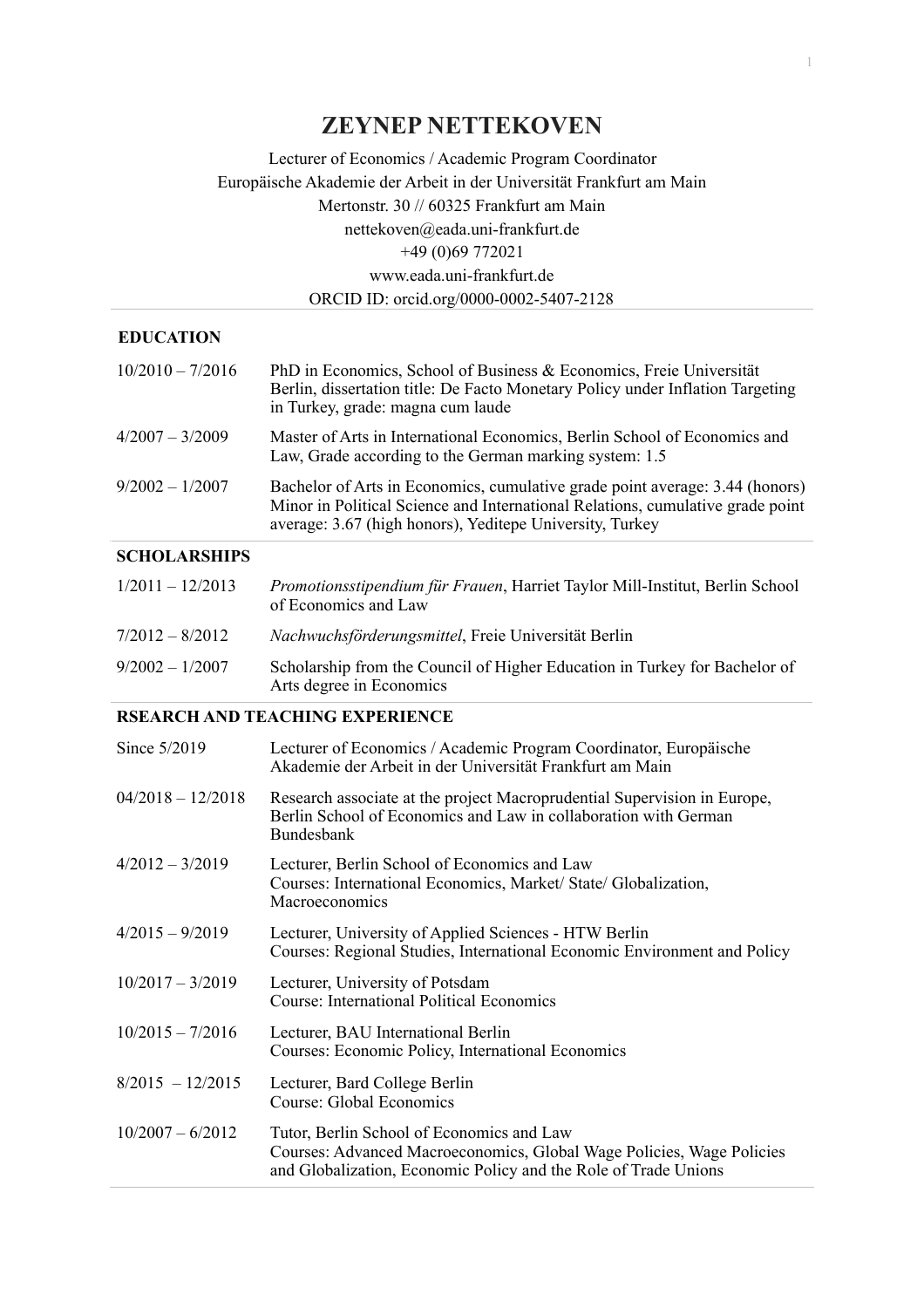#### **OTHER WORK EXPERIENCE**

| $4/2012 - 3/2019$  | Co-advisor of bachelor's and master's theses, Berlin School of Economics and<br>Law and University of Applied Sciences - HTW Berlin |
|--------------------|-------------------------------------------------------------------------------------------------------------------------------------|
| $1/2011 - 9/2011$  | Assistant at the training programme ENGAGE 2011, Berlin School of<br>Economics and Law                                              |
| 10/2010            | Assistant in the workshop Wage-Led Recovery Strategies, International<br>Labour Organization                                        |
| $6/2010 - 9/2010$  | Co-advisor of projects at the training programme ENGAGE 2010, GIZ,<br>Germany                                                       |
| $2/2008 - 5/2008$  | Student assistant at the Minimum Wage Project, Berlin School of Economics<br>and Law                                                |
| <b>INTERNSHIPS</b> |                                                                                                                                     |
| 6/2005             | Department of Financial Analysis and Risk Management, Yapı Kredi Bank,<br>Istanbul, Turkey                                          |

#### 1/2005 – 2/2005 Department of Sales, Yapı Kredi Bank, Istanbul, Turkey

### **LANGUAGE AND COMPUTER SKILLS**

Turkish: mother tongue / English: excellent / German: good

macOS / Microsoft Windows / Microsoft Office Programmes / Stata / EViews / SPSS

#### **PUBLICATIONS**

*International Money, Privileges and Underdevelopment*, co-autor: Hansjörg Herr, in: Bonizzi, B., Ramos, R., Kaltenbrunner, A. (eds.), *Financial Integration and Exchange Rates in Emerging Economies: The Contribution of Post-Keynesian Economics*. Routledge, 2019, Forthcoming

*Financial Market Regulation and Macroprudential Supervision in EMU – Insufficient Steps in the Right Direction,* co-autors: Hansjörg Herr and Martina Metzger, in: Herr, H., Priewe, J., Watt, A. (eds.)*, Still time to save the euro: A new agenda for growth and jobs with a focus on the euro area's four largest countries.* Social Europe Publishing, Berlin, 2019

*De Facto Monetary Policy under Inflation Targeting in Turkey*, doctoral dissertation at School of Business & Economics, Metropolis-Verlag, July 2018

*Austerity's Gender Impact on Tertiary Education: the Cases of Spain and Germany*, co-authored by Izaskun Zuazu, conference paper presented at American Social Science Association (ASSA) 2018 Annual Meeting

*The Role of Small and Medium-sized enterprises in Development: What Can be Learned from the German Experience?,* co-authored by Hansjörg Herr, November 2017, Friedrich-Ebert-Stiftung

*Three Post-Keynesian concepts within the periphery context*, in: Truger, A., Hein, E., Heine, M., Hoffer, F. (eds.), 2016, *Monetary Macroeconomics, Labour Markets and Development*, Metropolis-Verlag

*The Fragile Growth Regime of Turkey in the Post-2001 Period*, co-authored by Hansjörg Herr. November 2014, New Perspectives on Turkey*,* No. 51, pp. 35-68

*Neoliberal Unshared Growth Regime of Turkey in the Post-2001 Period*, co-authored by Hansjörg Herr. November 2013, Working Paper No. 19, Global Labour University, International Labour Organization